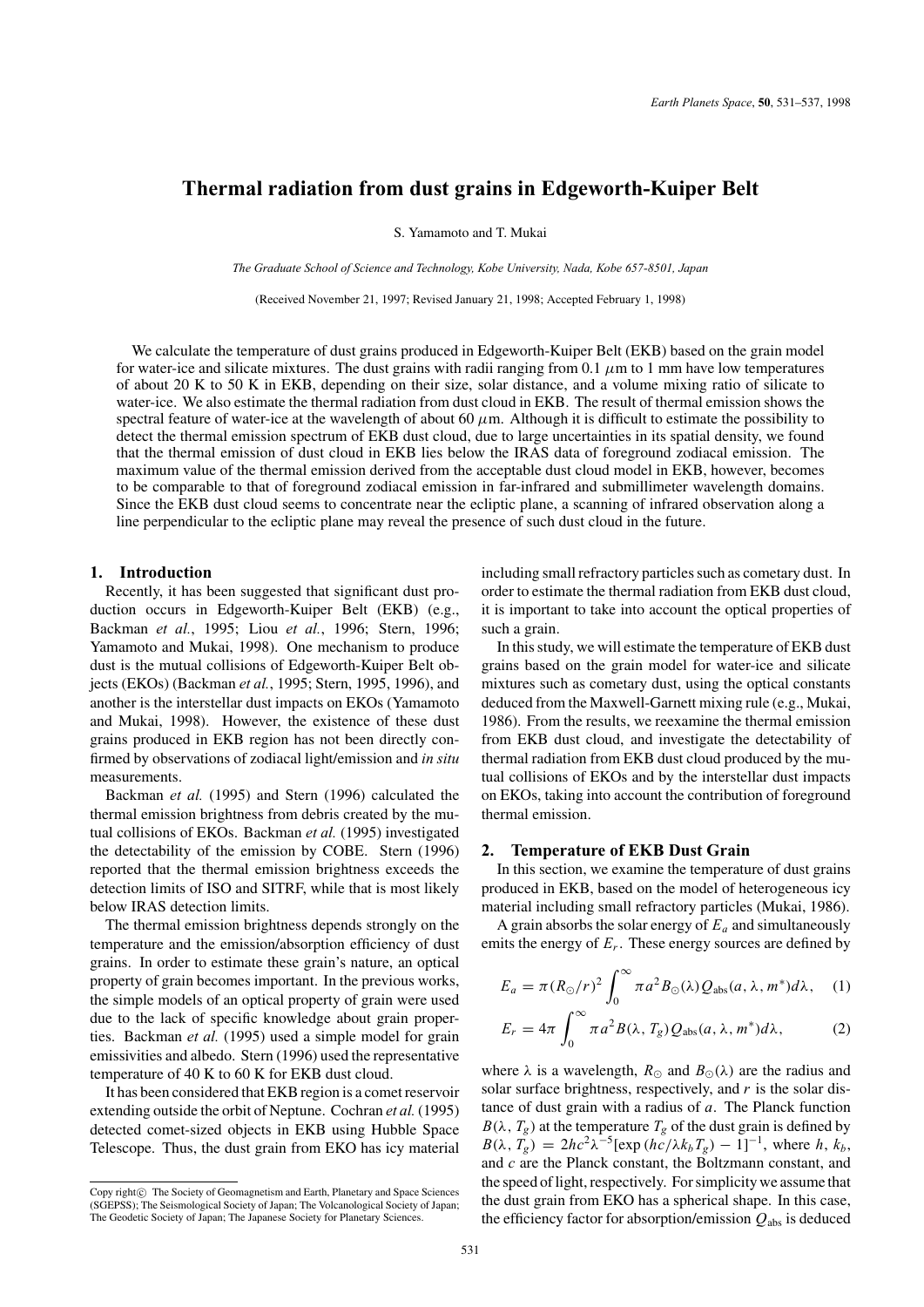



Fig. 1. Temperature of the grain, consisting of icy matrix with olivine inclusions, at a solar distance of (a)  $r = 30$  AU and (b)  $r = 50$  AU. A volume fraction of olivine is 0%, 1%, and 10%. Dash-dotted line indicates the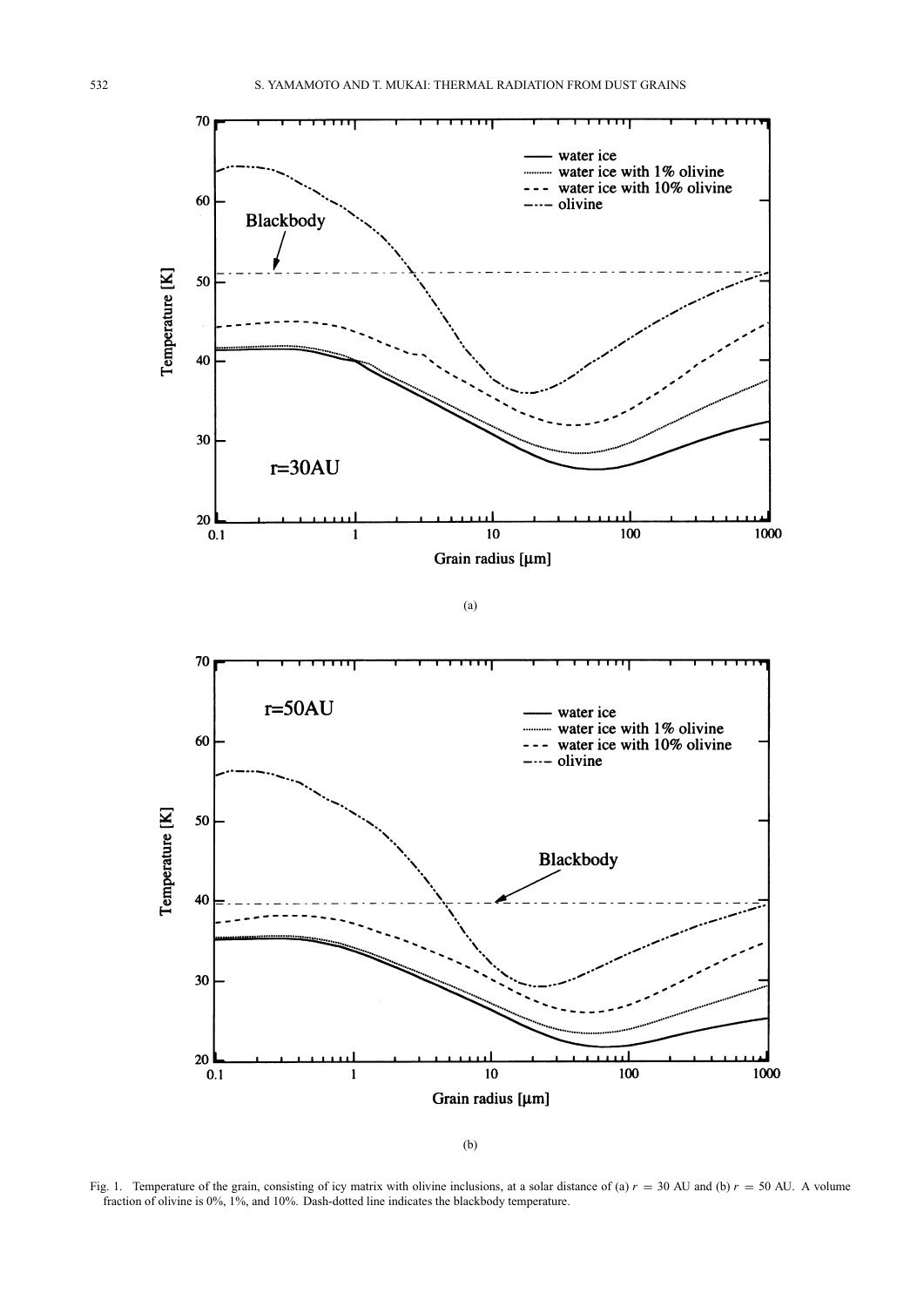by Mie Theory as functions of *a*, λ and *m*∗, where *m*<sup>∗</sup> is the complex refractive index of grain material. For the case of heterogeneous icy material consisting of icy matrix embedded with small refractory inclusions, the Maxwell-Garnett mixing rule to calculate *m*<sup>∗</sup> is applicable (Mukai, 1986).

We used the dielectric function of olivine for inclusions and water-ice for the matrix. For the optical constants of water-ice, we employ the data of Warren (1984) in a domain of wavelength  $\lambda = 0.14$ –1000  $\mu$ m. For olivine, we used the data given by Huffman and Stapp (1973) and Huffman (1976) in  $\lambda = 0.14-7 \mu m$ , and those by Mukai and Koike (1990) in  $\lambda = 7{\text -}200 \mu$ m. Since no data of the optical constant for olivine beyond  $\lambda = 200 \mu m$  are available, the constant value of  $m^*$  of Mukai and Koike (1990) at  $\lambda = 200 \ \mu m$  is used in  $\lambda = 200-1000 \mu$ m for olivine. This assumption does not have a significant influence on the result. The solar spectrum of  $B_{\odot}$  is complied in Mukai (1990) in  $\lambda = 0.14-300 \mu m$ wavelength domain. For the  $B_{\odot}$  beyond  $\lambda = 300 \ \mu \text{m}$  to 1000  $\mu$ m, we adopted the brightness temperature of 5780 K.

The integration of Eqs. (1) and (2) is carried out in the wavelength domain of 0.14  $\mu$ m to 1000  $\mu$ m. Under a local thermal equilibrium of the grain, the input energy on the grain is balanced with the output energy, i.e.,  $E_a = E_r$ . The energy loss by sublimation of water-ice is negligibly small in the region of interest. Consequently, we obtained the equilibrium temperature of EKB dust grain as functions of *a* and *r*.

The resulting temperatures for the volume fraction of olivine of  $0\%$ ,  $1\%$ , and  $10\%$  are plotted in Fig. 1. As increasing the volume fraction of olivine, the temperature of grain increases compared with that of pure water-ice. According to Greenberg (1982), the expected volume faction of refractory materials in cometary dust is less than 10%. In this case, the temperature of dust grain in EKB seems to be lower than that of blackbody (Fig. 1). Furthermore, we calculated the temperature for the case of higher refractory material (100%), that is a pure olivine grain. While the temperature of grains with radii less than a few  $\mu$ m becomes to be higher than the blackbody temperature, the grains with radii larger than a few  $\mu$ m still have lower temperature compared to the blackbody temperature (Fig. 1).

Backman *et al.* (1995) calculated that the small grain with radius of 1  $\mu$ m would have a temperature of 100 K and the larger grain would have a temperature of about 40 K at 30 AU, based on a simple model for grain emissivities and albedo. Stern (1996) used the isothermal model of temperature at 40 K to 60 K, which values were estimated from those of the blackbody in EKB region. On the contrary, we found that the dust grain in EKB has temperature ranging from 20 K to 50 K, when EKB dust grain is heterogeneous icy material consisting of refractory inclusions embedded in the icy matrix, such as cometary dust.

## **3. Thermal Emission from EKB Dust Cloud**

Based on the results of EKB dust temperature  $T_g(a, r)$ obtained above, we will estimate the thermal emission from EKB dust cloud. The thermal emission of EKB dust cloud  $B_{\text{EKO}}(\lambda) d\lambda$  within the range of wavelength  $\lambda$  to  $\lambda + d\lambda$  is calculated as

$$
B_{\text{EKO}}(\lambda) = \int_{\theta(r=30 \text{ AU})}^{\theta(r=50 \text{ AU})} \frac{\sin e}{\sin^2 \theta} d\theta
$$

$$
\cdot \int_{a_1}^{a_2} n(a, r) \pi a^2 Q_{\text{abs}}(a, \lambda, m^*)
$$

$$
\cdot B(\lambda, T_g(a, r)) da, \tag{3}
$$

where  $a_1$  and  $a_2$  are, respectively, the minimum radius and the maximum radius of EKB dust grain, *r* is a solar distance, *e* is an elongation angle (angle between the radial direction from the Earth to the Sun and the line of sight), and  $\theta$  is an angle between the line of sight and the radial direction from the Sun to the EKB dust (see, Peterson, 1963). The width of EKB region is assumed to be from  $r = 30$  AU to  $r = 50$  AU (Jewitt and Luu, 1995).

For simplicity, the number density  $n(a, r)da$  of EKB dust with radii between *a* and  $a + da$  at the solar distance *r* is assumed as,

$$
n(a,r)da = C_0 a^{\beta} (D/r)^q da,
$$
 (4)

where  $C_0$  is a constant, a power-law exponent  $\beta$  is  $-3.5$ (Backman *et al.*, 1995; Stern, 1996), *D* = 30 AU, and *q* is a power-law exponent. The value of *q* depends on the spatial distribution of dust grain in EKB. The dust grain in EKB evolves its orbit under the complex influences of gravitational forces of the Sun and the giant planets, mutual collisions of grains, as well as solar radiation pressure and Poynting-Robertson effects (Liou *et al.*, 1996). For simplicity, we assume a constant radial distribution of EKB dust, that is  $q = 0$ . In order to calculate  $B_{EKO}(\lambda)$  in Eq. (3), it is necessary to determine the value of  $C_0$  in Eq. (4). According to Grün *et al.* (1985), the total cross-sectional area for the interplanetary meteoroids is estimated to be  $4.6 \times 10^{-21}$  cm<sup>2</sup>/cm<sup>3</sup> at 1 AU. If the total cross-sectional area of EKB dust cloud is *f* times as large as that of interplanetary flux model at 1 AU, the value of  $C_0$  is derived from Eq. (4),

$$
C_0 \int_{r=30 \text{ AU}}^{r=50 \text{ AU}} (D/r)^q dr \int_{a_1}^{a_2} a^{-3.5} \pi a^2 da
$$
  
=  $f \times 4.6 \times 10^{-21} \times (50 \text{ [AU]} - 30 \text{ [AU]}).$  (5)

Stern (1996) predicted that the optical depth of debris produced by mutual collisions of EKOs is between  $3 \times 10^{-7}$ to  $5 \times 10^{-6}$  for infrared wavelength domain. On the other hand, from IRAS observations, the optical depth of zodiacal emission at a wavelength of 12  $\mu$ m in the ecliptic plane at elongation 91.1° was estimated to be  $3 \times 10^{-7}$  to  $2.8 \times 10^{-6}$ (Hauser *et al.*, 1984). Consequently, the ratio of optical depth of EKB dust cloud to that of interplanetary flux model is ranging from about 0.1 to 20. If we assume that the total cross-sectional area is proportional to the optical depth, the value of *f* is estimated to be about 0.1 to 20. Consequently, assuming  $a_1 = 10^{-5}$  cm and  $a_2 = 10^{-1}$  cm, the value of  $C_0$ becomes  $2 \times 10^{-25}$  to  $4 \times 10^{-23}$  from Eq. (5).

On the other hand, Yamamoto and Mukai (1998) estimated that the optical depth of grains produced by interstellar dust impacts on EKOs is ranging from  $2.4 \times 10^{-7}$  to  $2.0 \times 10^{-5}$ . Again, we assume that the total cross-sectional area is proportional to the optical depth, and then the value of *f* is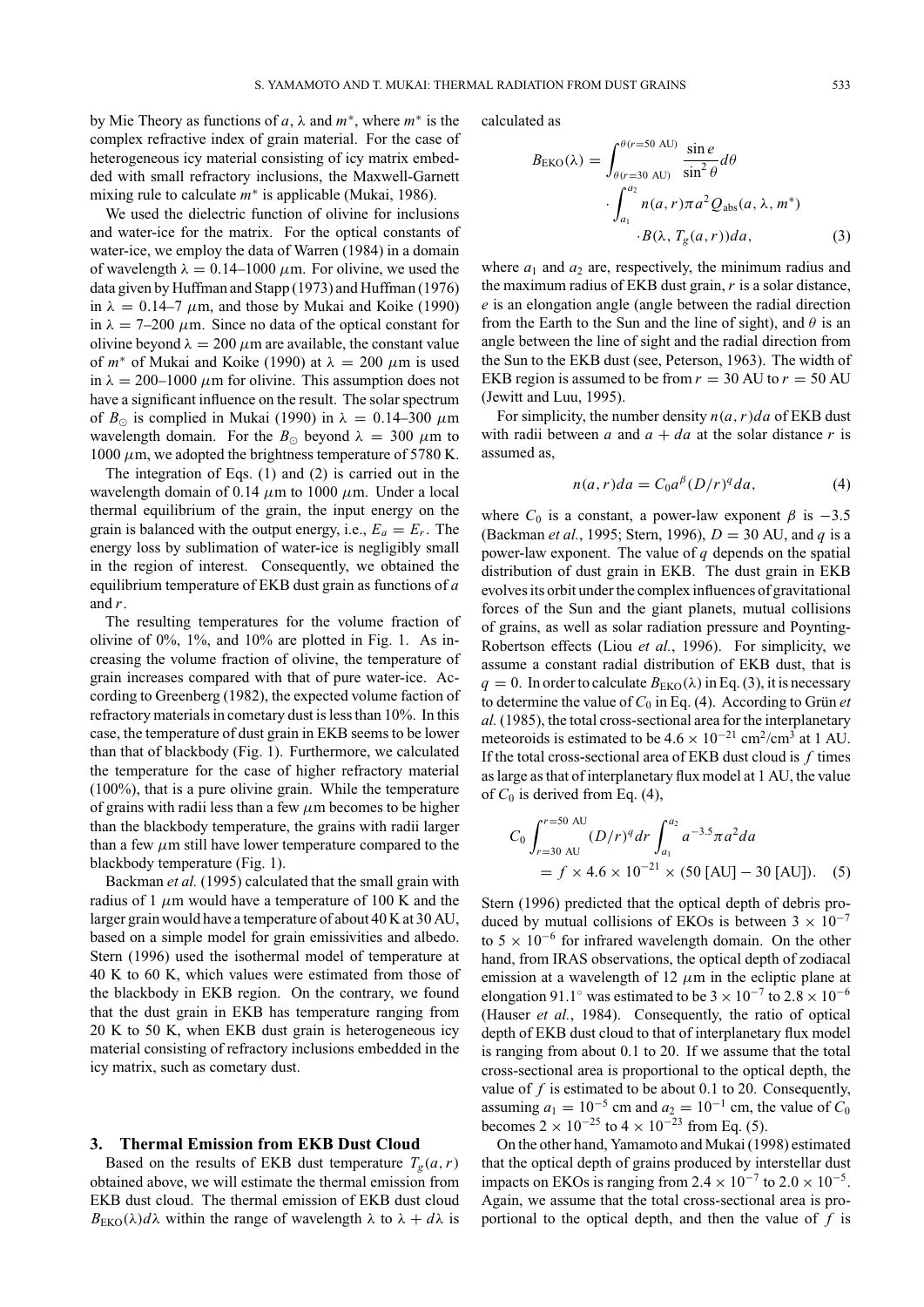

Fig. 2. Thermal emission from EKB dust cloud produced by mutual collisions of EKOs as a function of wavelength for (a) the maximum case of expected brightness and (b) the minimum case, where the both cases are detailed in the text. A volume fraction of olivine is 0%, 1%, and 10%. For comparison, IRAS data (Hauser *et al.*, 1984) (filled circles) and the model of zodiacal dust emission (Temi *et al.*, 1988) (dash-dotted line) are also plotted for the foreground zodiacal emission (see text).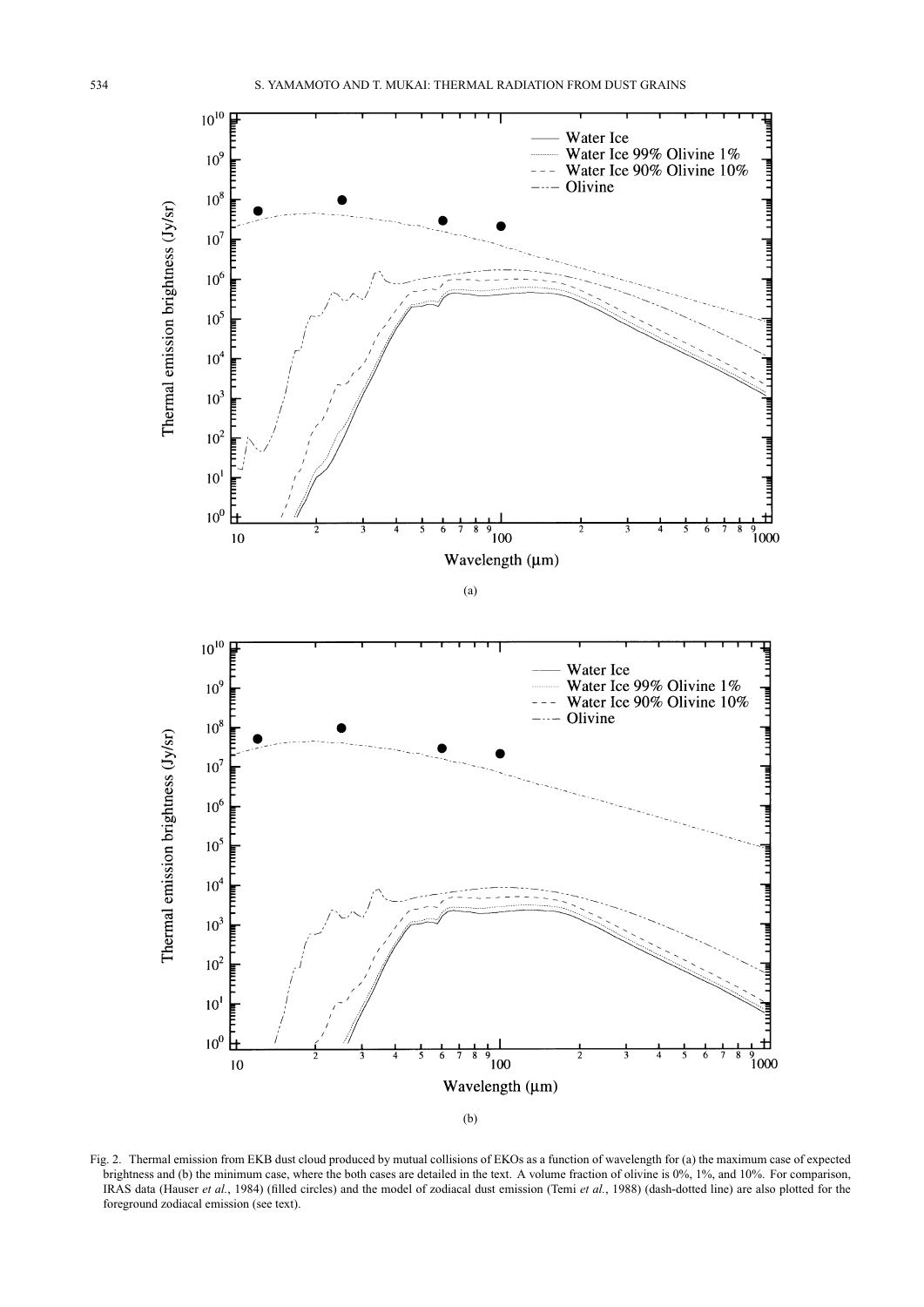

Fig. 3. The same as Fig. 2, but for the EKB dust cloud produced by interstellar dust impacts on EKOs.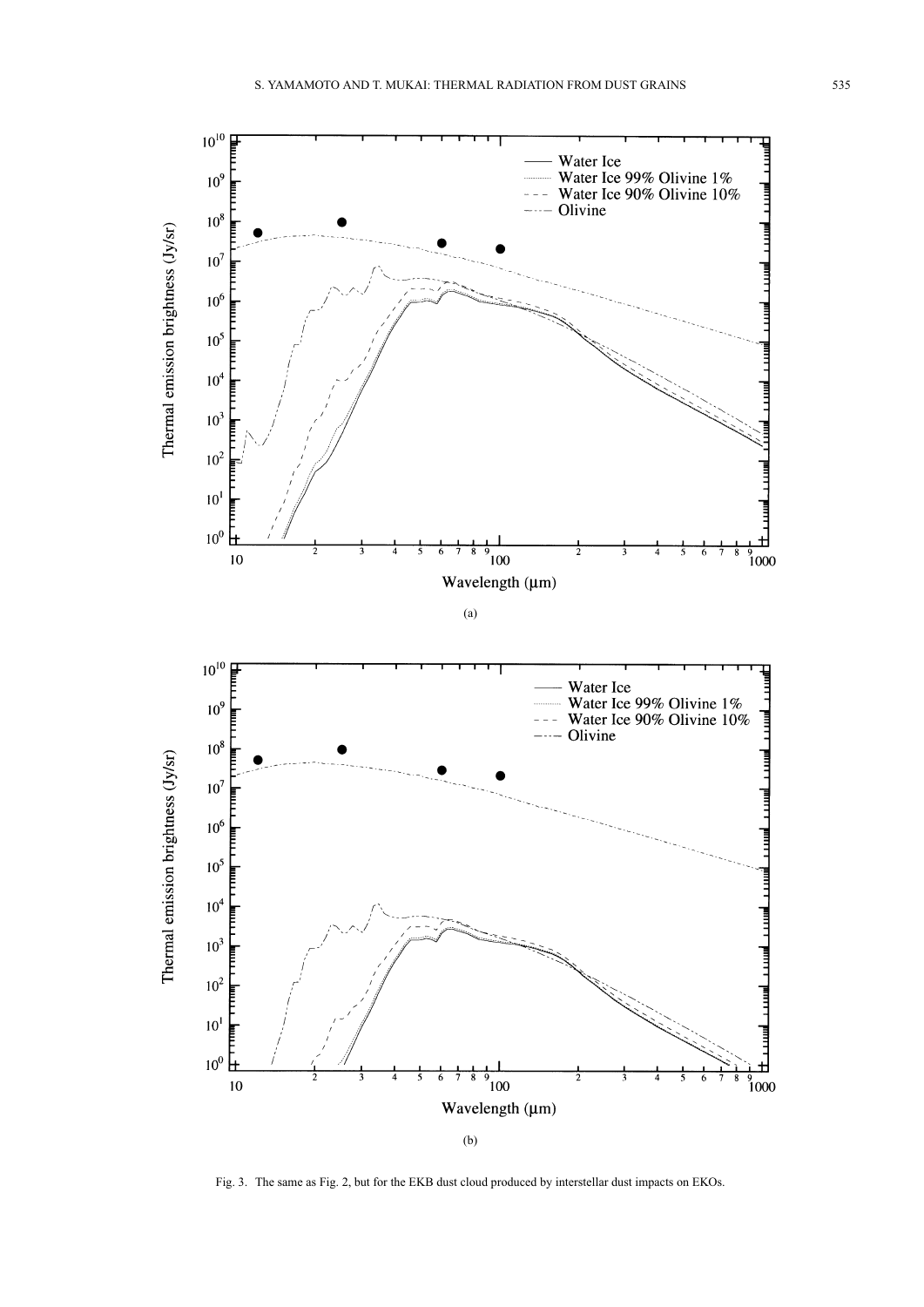estimated to be from 0.1 to about 70. Since the interstellar dust impacts on EKOs provide only small dust grain with radii less than about 10  $\mu$ m (Yamamoto and Mukai, 1998), we set  $a_1 = 10^{-5}$  cm and  $a_2 = 10^{-3}$  cm. Consequently, the value of  $C_0$  is calculated to be  $3 \times 10^{-25}$  to  $2 \times 10^{-22}$  from Eq. (5).

From  $n(a, r)$  and  $C_0$  estimated above, we estimate the total mass of dust in EKB. We assume that the EKB is a band with thickness of 16 deg around ecliptic, with solar distance between 30 AU and 50 AU (Jewitt and Luu, 1995), and the density of grain material is  $1 \text{ g cm}^{-3}$ . In this case, the total mass of dust existing in EKB produced by mutual collisions of EKOs is  $2 \times 10^{-8}$  M<sub>⊕</sub>  $\sim 3 \times 10^{-6}$  M<sub>⊕</sub>, and those produced by the interstellar dust impacts is  $2 \times 10^{-9}$  $M_{\oplus} \sim 2 \times 10^{-6}$  M<sub>⊕</sub> where M<sub>⊕</sub> is the Earth mass. On the other hand, the total mass of EKOs with diameters larger than 6 km inside 50 AU is estimated to be from 0.1  $M_{\oplus}$  to 0.4  $M_{\oplus}$ (Stern, 1998).

Applying these values into Eq. (3), we calculated the thermal emission from EKB dust cloud at  $e = 90°$  as a function of wavelength for the case of mutual collisions of EKOs (Fig. 2) and for the case of interstellar dust impacts (Fig. 3). There is a spectral feature of water-ice at around 60  $\mu$ m in Figs. 2 and 3. For comparison, the result for higher refractory material, that is the pure olivine, is also shown.

After leaving EKB, some EKB dust grains suffer from the mutual collisions of grains and interstellar dust impacts (Liou *et al.*, 1996). A disruption of grain provides an increase of total cross-sectional area with decreasing a solar distance of EKB dust grain under the Poynting-Robertson effect. In this scenario, the EKB dust cloud has total cross-sectional area smaller than that observed at 1 AU. This is the case of  $f < 1$ (Fig. 2(b) and Fig. 3(b)). On the other hand, the loss of grains due to dynamical processes such as gravitational scattering, the solar radiation pressure, and due to sublimation could remove the dust grains from the Solar System, before the grains reach inner Solar System (Liou *et al.*, 1996). This is the case of  $f > 1$  (Fig. 2(a) and Fig. 3(a)).

For comparison, IRAS data in ecliptic plane (Hauser *et al.*, 1984) for foreground zodiacal emission at  $e = 91.1°$ are plotted in Figs. 2 and 3 as filled circles. In addition, the model of zodiacal dust emission at *e* = 90◦ (Temi *et al.*, 1988) in  $\lambda = 10-200 \mu m$  is plotted (dash-dotted line). For the model of zodiacal dust emission beyond  $\lambda = 200 \mu m$ , we extrapolated the results of Temi *et al.* (1988), assuming the representative zodiacal emission temperature of 244 K (Hauser *et al.*, 1984) and blackbody of the grains. The thermal emission of EKOs is fainter than that of IRAS in all cases considered here. This means that it is difficult to find the thermal emission spectrum of EKB dust cloud in the previous infrared observations from the Earth. On the other hand, for the maximum case shown in Figs. 2(a) and 3(a), the thermal emission from EKB dust cloud should be comparable than the foreground zodiacal emission in far-infrared and submillimeter regions. In this case, a spatial variation of the color between mid-infrared and submillimeter regions might be observed.

It is likely that the EKB dust cloud has a band structure with a thickness of about 10 to 20 degrees around the ecliptic as that of parent EKOs (Jewitt and Luu, 1995). The maximum values of the thermal emission from EKB dust cloud attains about tens of percentages of that of foreground zodiacal emission. In this case, the detail scanning of thermal radiation along a line perpendicular to the ecliptic plane may reveal the contribution of EKB dust cloud to the foreground zodiacal dust cloud. Since the gradient of brightness depends on the latitudinal distribution of EKB dust cloud, it is important to know the spatial distribution of parent EKOs. Up to now, no available data for the spatial distribution of whole EKOs exist. Thus, more detailed analysis of dynamical properties of EKB dust grain is required to construct a reliable cloud model, and predict the detectability of EKB dust cloud from the Earth.

It is worthwhile to investigate various scenarios for heliocentric distribution of EKB dust cloud. We calculated the thermal emission from EKB dust cloud when  $n(a, r) \propto r^{-1}$ and  $n(a, r) \propto r^{-2}$ , and found that there are no significant deference between these results and the results for the case of constant distribution of EKB dust model. Thus, we conclude that the heliocentric distribution of EKB dust cloud does not have a significant influence on the total thermal emission.

While the interstellar dust impacts on EKOs provide only small dust grains with radii less than 10  $\mu$ m, the mutual collisions of EKOs provide both small and large dust grains. However, there are no significant difference of the thermal emission spectrum between the former and the latter in the wavelength shorter than about 60  $\mu$ m. Since we used the model of number density of  $n(a) \propto a^{-3.5}$ , the small grains of EKB dust cloud have the large total cross-sectional area compared to large dust grains. Namely, the thermal emission mainly comes from the small dust grains, except for longer wavelength domain.

Furthermore, we investigated the sensitivity of our results to the value of the minimum radius of EKB dust grain *a*<sup>1</sup> in Eq. (3). By using  $a_1 = 0.01 \mu m$ , corresponding to the radius of small refractory particle found in cometary grain (e.g., McDonnell *et al.*, 1986), we reexamined the thermal radiation from EKB dust cloud. We found that the change of  $a_1$  from 0.1  $\mu$ m to 0.01  $\mu$ m leads to a decrease of the total thermal radiation one third of that for  $a_1 = 0.1 \mu m$ .

### **4. Summary**

We estimated the temperatures of EKB dust grains, based on the model of heterogeneous icy material consisting of small refractory inclusions embedded in icy matrix such as cometary dust. It is found that the dust grain in EKB has temperature, which depends on its radius, ranging from 20 K to 50 K. Applying the results of temperature for EKB dust grains, we examine the thermal emission from EKB dust cloud produced by the mutual collisions of EKOs and by the interstellar dust impacts on EKOs. The thermal emission of icy grain with small refractory inclusions shows the spectral feature of water-ice at the wavelength of about 60  $\mu$ m. Since the predicted thermal emission from EKB dust cloud is fainter than that of IRAS data, however, it seems to be difficult to find a sign of thermal emission from EKB dust cloud in the past observations from the Earth.

The maximum case of thermal emission from EKB dust cloud presented here becomes to be comparable to that of foreground zodiacal emission at the wavelength of about tens